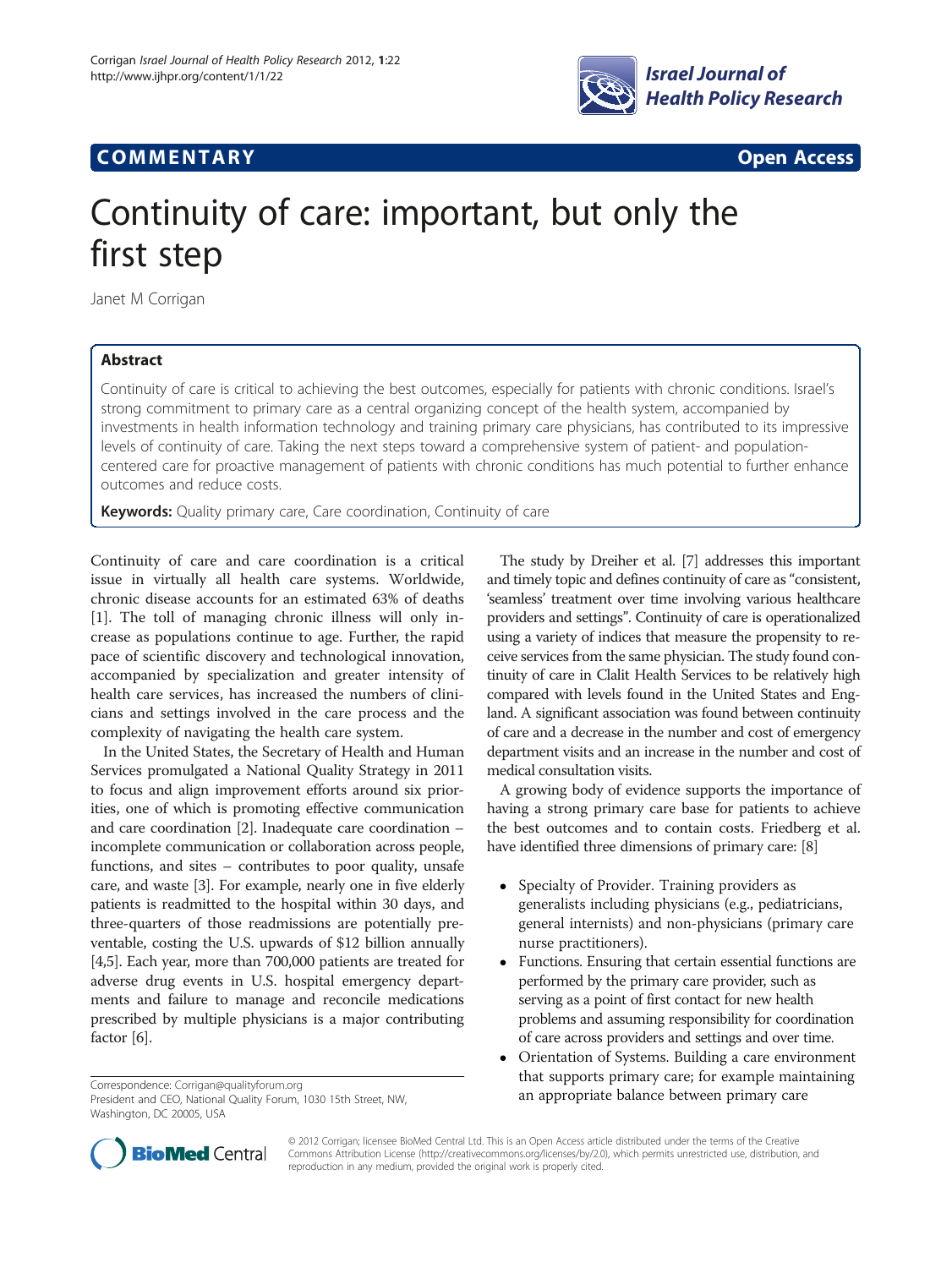<span id="page-1-0"></span>physicians and specialists; reducing patient barriers to accessing primary care through insurance coverage, low deductibles, and convenience; and investing in health information technology to facilitate communication and access to patient information by all members of the care team.

There is strong evidence supporting interventions to improve providers' ability to perform essential functions and reorienting health systems to encourage primary care; increasing numbers of primary care providers alone is less likely to achieve the best results.

Clalit Health Services' accomplishments in achieving relatively high rates of continuity of care are likely attributable to a strong system orientation towards primary care and an adequate supply of trained primary care providers. System characteristics that reinforce primary care include delivery of most care through a network of primary care clinics, designation of a regular physician chosen by the patient, and zero copayments for primary care visits. Israel has placed emphasis on training adequate numbers of primary care providers as evidenced by the fact that the majority of patient visits are to primary care physicians, as opposed to specialists.

An important next step for Clalit Health Services will be to ascertain whether primary care providers are performing essential primary care functions and whether patients are achieving the best outcomes at lowest cost. In addition to utilization measures, the Dreiher study measured the association between continuity of care and use of a limited number of preventive services, and found small and mixed results. Additional analyses based on a more robust set of performance measures, many of which are available in Israel's National Quality Measurement Program, will be needed to assess the level of quality of care and patient outcomes [[9](#page-2-0)].

The "chronic care model" developed by Wagner et al. and adopted worldwide, provides an integrated framework to guide practice redesign [[10](#page-2-0)]. The aim of the model is to improve patient outcomes by changing ambulatory care for patients with chronic illnesses from acute and reactive to proactive, planned, and population based. The model includes six components [\[11](#page-2-0)]:

- Self-management supports for patients and family caregivers.
- Decision-support to promote clinician and patient shared decision-making informed by the best evidence and patient preferences.
- Delivery system design including planned visits with follow-up, team-based care delivery, and care management programs for high risk patients.
- Health information systems including registry data to support proactive outreach to at-risk patients and

planned visits (via e-mail and office), and performance measurement with real-time feedback.

- Health care organizations with a culture, mechanisms, and incentives aligned with patientcentered care and continuous improvement.
- Community resources, established through partnerships between medical and community-based organizations, to support patients and family caregivers in reducing health risks and implementing care plans.

A growing body of evidence substantiates the importance of each of these functions to achieving the best patient outcomes at the lowest cost.

Implementing all of the functions of the chronic care model is challenging, but Israel has already established a solid foundation and demonstrated important accomplishments. A strong commitment has been made to primary care as a central organizing concept of the health system, and important investments have been made in health information technology and training primary care physicians. Taking the next steps toward a comprehensive system of patient- and population-centered care for proactive management of chronic illnesses has great potential to enhance patient outcomes and reduce costs.

#### Competing interest

Dr. Corrigan has no conflicts of interest to declare.

#### Author information

Janet M. Corrigan, PhD, MBA, is president and CEO of the National Quality Forum (NQF), a not-for-profit standard-setting organization that endorses performance measures, and provides guidance to both the public and private sectors on use of measures in payment and public reporting programs. Dr. Corrigan received her doctorate in health services research and master of industrial engineering degrees from the University of Michigan, and master's degrees in business administration and community health from the University of Rochester.

#### Received: 21 March 2012 Accepted: 23 March 2012 Published: 23 May 2012

#### References

- 1. World Health Organization: Chronic diseases. [\[http://www.who.int/topics/](http://www.who.int/topics/chronic_diseases/en/) [chronic\\_diseases/en/](http://www.who.int/topics/chronic_diseases/en/)]
- 2. Department of Health and Human Services: National Strategy for Quality Improvement in Health Care. Washington DC; March 2011. [\[www.healthcare.](http://www.healthcare.gov/law/resources/reports/quality03212011a.html) [gov/law/resources/reports/quality03212011a.html](http://www.healthcare.gov/law/resources/reports/quality03212011a.html)]
- 3. Ovretveit J: Does clinical coordination improve quality and save money? London: The Health Foundation; June 2011.
- 4. Medicare Payment Advisory Commission: MedPAC Report to Congress. Washington, DC: MedPAC; 2007. [www.medpac.gov/documents/ jun07\_EntireReport.pdf]
- 5. Miller M: Payments to Promote Delivery System Integration. In The Healthcare Imperative: Lowering Costs and Improving Outcomes. Washington, DC: Institute of Medicine; 2010.
- 6. Budnitz DS, Pollack DA, Weidenbach KN, Mendelsohn AB, Schroeder TJ, Annest JL: National surveillance of emergency department visits for outpatient adverse drug events. JAMA 2006, 296(15):1858–1866.
- 7. Dreiher J, Comaneshter D, Rosenbluth Y, Battat E, Bitterman H, Cohen AD: The association between continuity of care in the community and health outcomes: a population-based study. IJHPR 2011, 1:X.